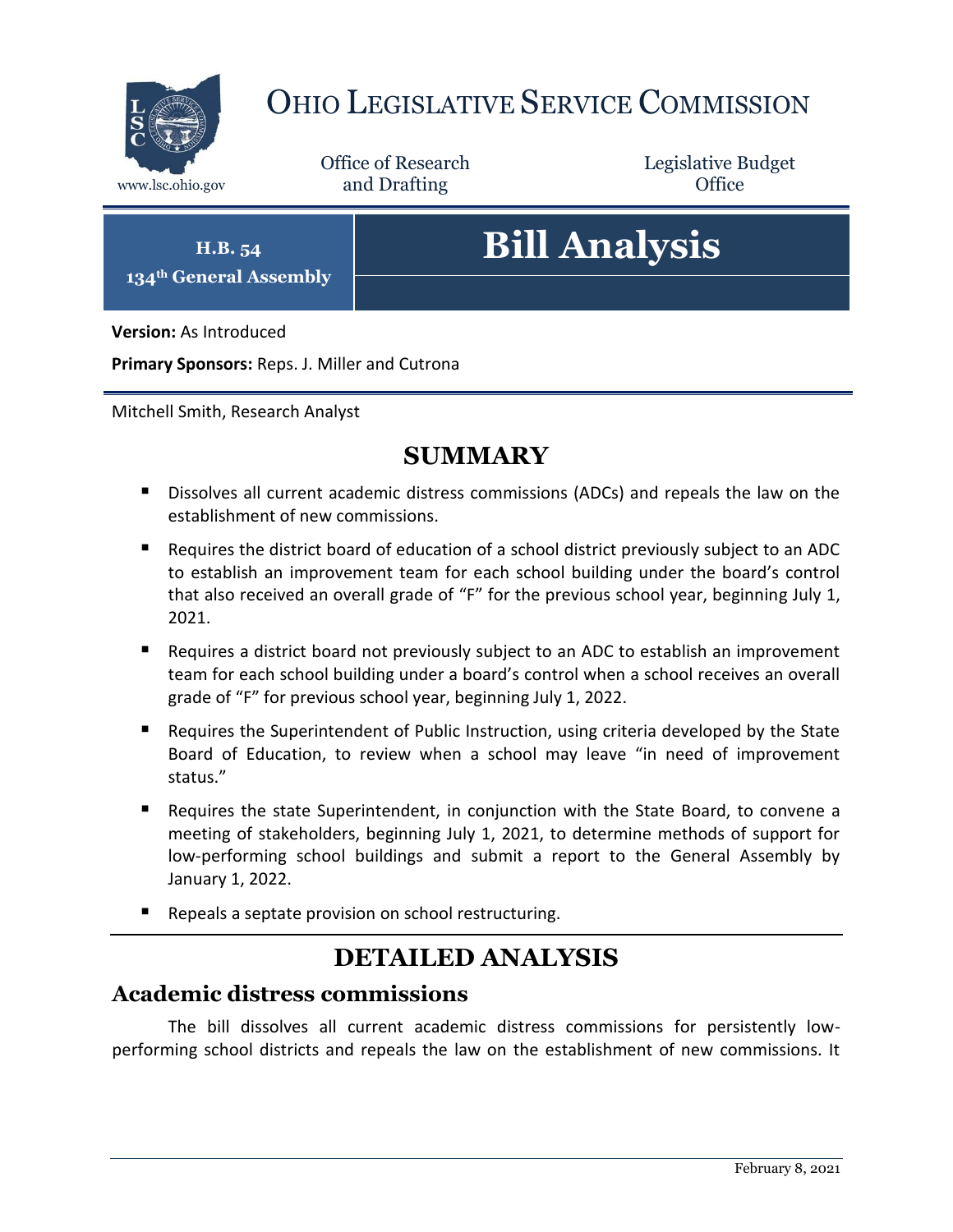also repeals the law regarding obsolete reports by the Superintendent of Public Instruction about ADCs.<sup>1</sup>

Current law, enacted in 2015, requires the state Superintendent to establish an academic distress commission for certain school districts with persistently low academic performance to guide actions to improve their performance. The law requires each commission to appoint a chief executive officer who has substantial powers to manage the operation of a qualifying district and prescribes progressive consequences for the district, including possible changes to collective bargaining agreements and eventual mayoral appointment of the district board. Currently, Youngstown, Lorain, and East Cleveland have academic distress commissions.

H.B. 166 of the 133<sup>rd</sup> General Assembly placed a one-year moratorium on the establishment of new ADCs, which expired on October 1, 2020.<sup>2</sup>

In addition, in 2020 due to the COVID-19 pandemic, the Department of Education was prohibited from issuing ratings for overall grades on the state report cards for any school districts or schools for the 2019-2020 and 2020-2021 school years. And, due to absence of report card grades, a safe harbor was enacted for districts and schools from various provisions of law reliant on report card grades, including the establishment of new ADCs and additional progressive consequences for existing ADCs for those school years. On the other hand, the powers authorized prior to the 2021-2022 school year were retained by the CEO of the ADC.<sup>3</sup>

Under the repealed law, students in a school district currently subject to an ADC are eligible for an Educational Choice (Ed Choice) scholarship. The bill clarifies that a student remains eligible for an Ed Choice scholarship if the student's resident school district "was" subject to the former section of law and the student continues to use the scholarship to attend a nonpublic school, while also maintaining other eligibility requirements. However, the bill maintains a provision of current law specifying that the Department must cease awarding firsttime scholarships under the repealed academic distress commission provision when the commission ceases to exist.<sup>4</sup>

For a detailed description of current statutory law on ADCs, see pp. 10-23 of the LSC Final Analysis of H.B. 70 of the  $131<sup>st</sup>$  General Assembly at: [https://www.legislature.ohio.gov/download?key=2653&format=pdf.](https://www.legislature.ohio.gov/download?key=2653&format=pdf)

 $1$  New R.C. 3302.10(A); Repealed R.C. 3302.10, 3302.101, 3302.102, and 3302.11; Repealed Sections 4, 5, and 6 of H.B. 70 of the  $131<sup>st</sup>$  General Assembly; Conforming changes in R.C. 133.06(G)(1) and (2), 3302.036(B)(3), 3302.042(F), 3310.02(B), 3310.03(C) and (E), 3311.29(D), and 3314.102 and Section 5 of S.B. 89 of the 133rd General Assembly.

<sup>&</sup>lt;sup>2</sup> Section 265.520 of H.B. 166 of the 133<sup>rd</sup> General Assembly.

<sup>&</sup>lt;sup>3</sup> Section 17(B) of H.B. 197 of the 133<sup>rd</sup> General, as subsequently amended by H.B. 409 of the 133<sup>rd</sup> General Assembly.

 $4$  R.C. 3310.03(C) and (E); conforming changes in R.C. 3310.02 and Section 5 of S.B. 89 of the 133<sup>rd</sup> General Assembly.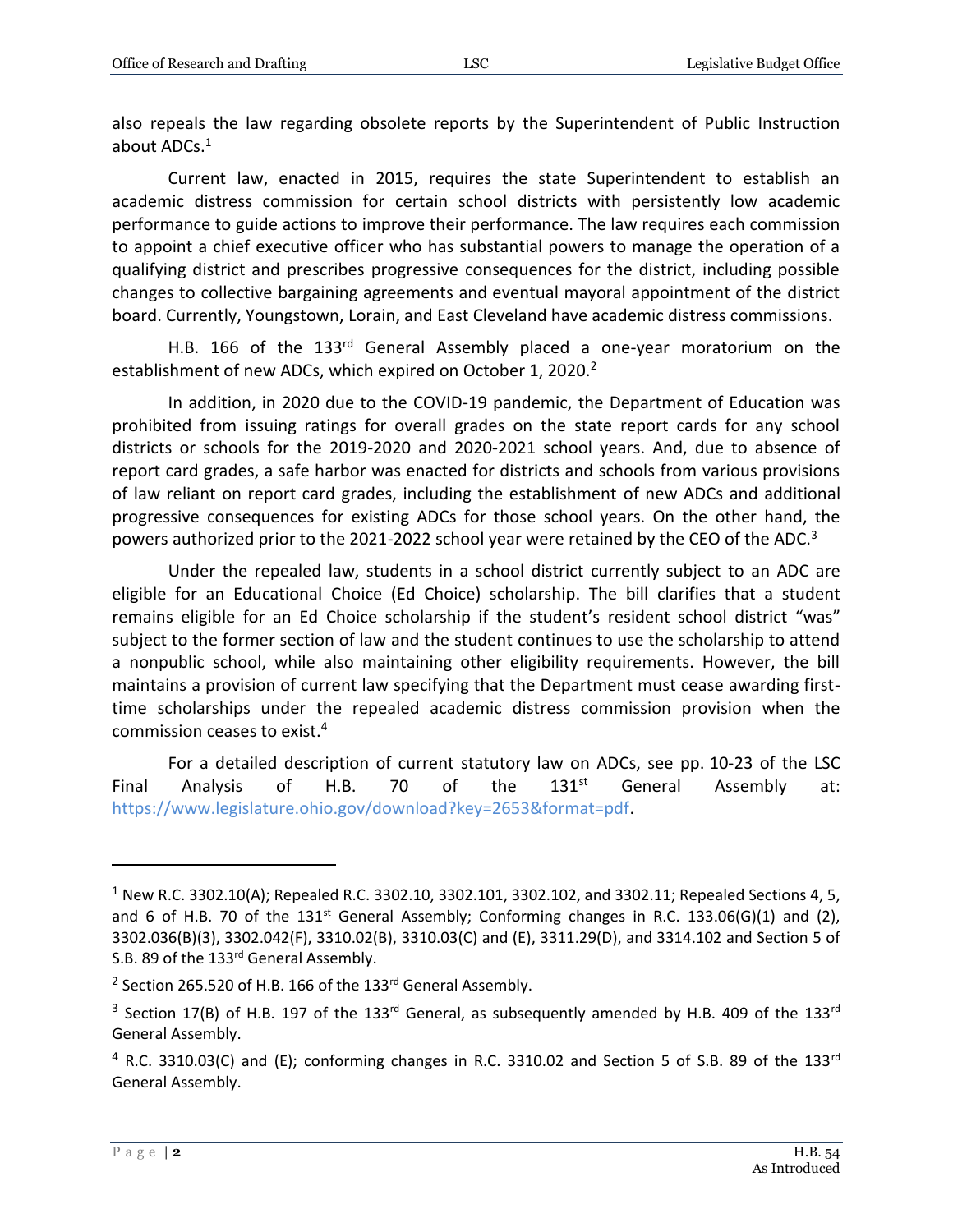#### **Progressive improvement interventions**

The bill requires a school district board of education to establish an improvement team for each school building under the board's control that received an overall grade of "F" for the previous school year. Districts previously subject to an academic distress commission also must commence the improvement team process beginning July 1, 2021, and districts not previously subject to an academic distress commission must begin the improvement team process beginning July 1, 2022.<sup>5</sup> The Superintendent of Public Instruction must designate such school buildings as "in need of improvement."<sup>6</sup>

#### **Establishment of an improvement team**

A school improvement team during the school's first year with "in need of improvement status," must comprise administrators and teachers, and may include community stakeholders, with oversight from the district board. The bill does not specify how many individuals comprise a team.

Each school improvement team must do the following:

1. Conduct a performance audit, reviewing the needs of students, parents, teachers, and administrators of the school building.

As part of the audit, the team must convene a group of parents and community stakeholders within the attendance zone of the school building to seek input on student needs and improvement strategies.

2. Develop a school improvement plan based on a multi-tiered, evidence-based model.

The plan may, but is not required to, include measurable benchmarks for improvement in (a) parent and family engagement, (b) creating a culture of academic success among students, (c) building a culture of student support among school faculty and staff, (d) student attendance, (e) dismissal and exclusion rates, (f) student safety and discipline, and (g) student promotion and graduation and dropout rates.

3. Submit the improvement plan to the district board for approval by the final day of the school year in which the school building is first designated as "in need of improvement."

Additionally, school improvement teams may request technical support from the Department during the development of the improvement plan.

The team also may recommend that the district board voluntarily initiate a community learning center process for the school building.<sup>7</sup> (A description of the community learning center process is available at pp. 4-10 of the LSC Final Analysis of H.B. 70 of the 131<sup>st</sup> General Assembly.)

<sup>5</sup> New R.C. 3302.10(B).

 $6$  New R.C. 3302.10(C)(1).

 $7$  New R.C. 3302.10(C)(1) and 3302.17.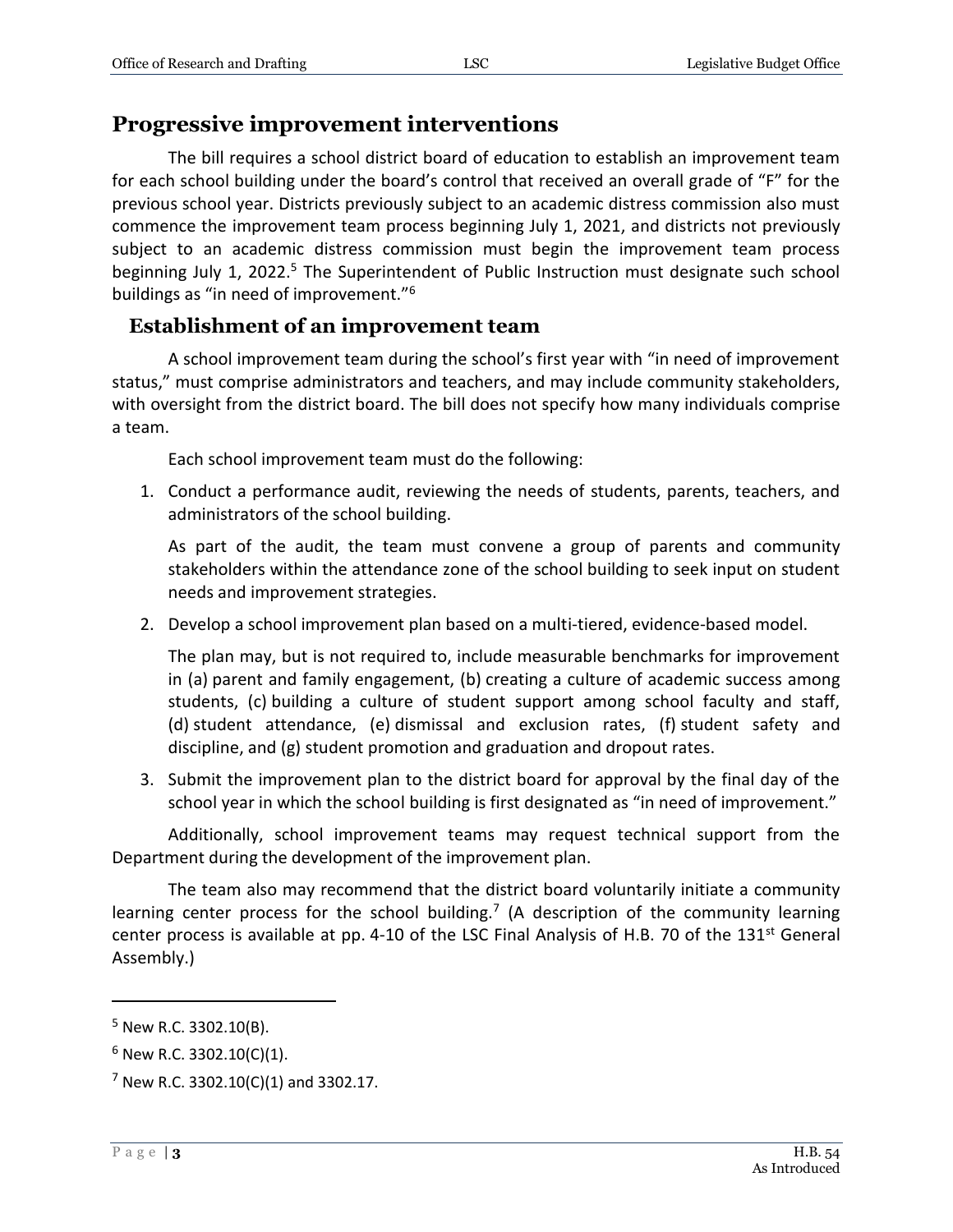#### **Implementation of improvement plans**

School buildings that receive an overall grade of "F" for a second consecutive year retain "in need of improvement status" and must begin implementing the improvement plan developed by the improvement team. The improvement team must monitor the progress of the implementation, with oversight from the district board. The improvement team may hire an academic coordinator or request technical support from the Department during implementation.<sup>8</sup>

School buildings that receive an overall grade of "F" for a third consecutive year retain "in need of improvement status" and must continue implementing the improvement plan, with oversight from the district board. The Department, during a school building's third year of "in need of improvement status," may perform a mid-year and end-of-year review of the measurable benchmarks included in the school building's improvement plan and provide feedback to the school building's improvement team, district board, and district superintendent.<sup>9</sup>

School buildings that receive an overall grade of "F" for a fourth consecutive year retain "in need of improvement status" and must continue implementing the improvement plan, with oversight from the district board. The state Superintendent, during a school building's fourth year of "in need of improvement status," must review the progress made under the school's improvement plan and, using the State Board of Education's criteria, determine if the school building may move out of "in need of improvement status."<sup>10</sup>

The bill does not specify consequences for school buildings that receive an overall grade of "F" after the fourth year.

#### **State Superintendent and State Board duties**

The bill requires the State Board to adopt rules establishing the criteria for the state Superintendent to consider when a school building may move out of "in need of improvement status."

The bill also requires the state Superintendent, in conjunction with the State Board, beginning July 1, 2021, to convene a meeting of stakeholders to determine the best method to support school buildings that fail to meet improvement benchmarks under the improvement plan. The state Superintendent, by January 1, 2022, must report these recommendations to the House and Senate Education committees.<sup>11</sup>

<sup>8</sup> New R.C. 3302.10(C)(2).

 $9$  New R.C. 3302.10(C)(3).

<sup>10</sup> New R.C. 3302.10(C)(4)(a).

<sup>11</sup> New R.C. 3302.10(D).